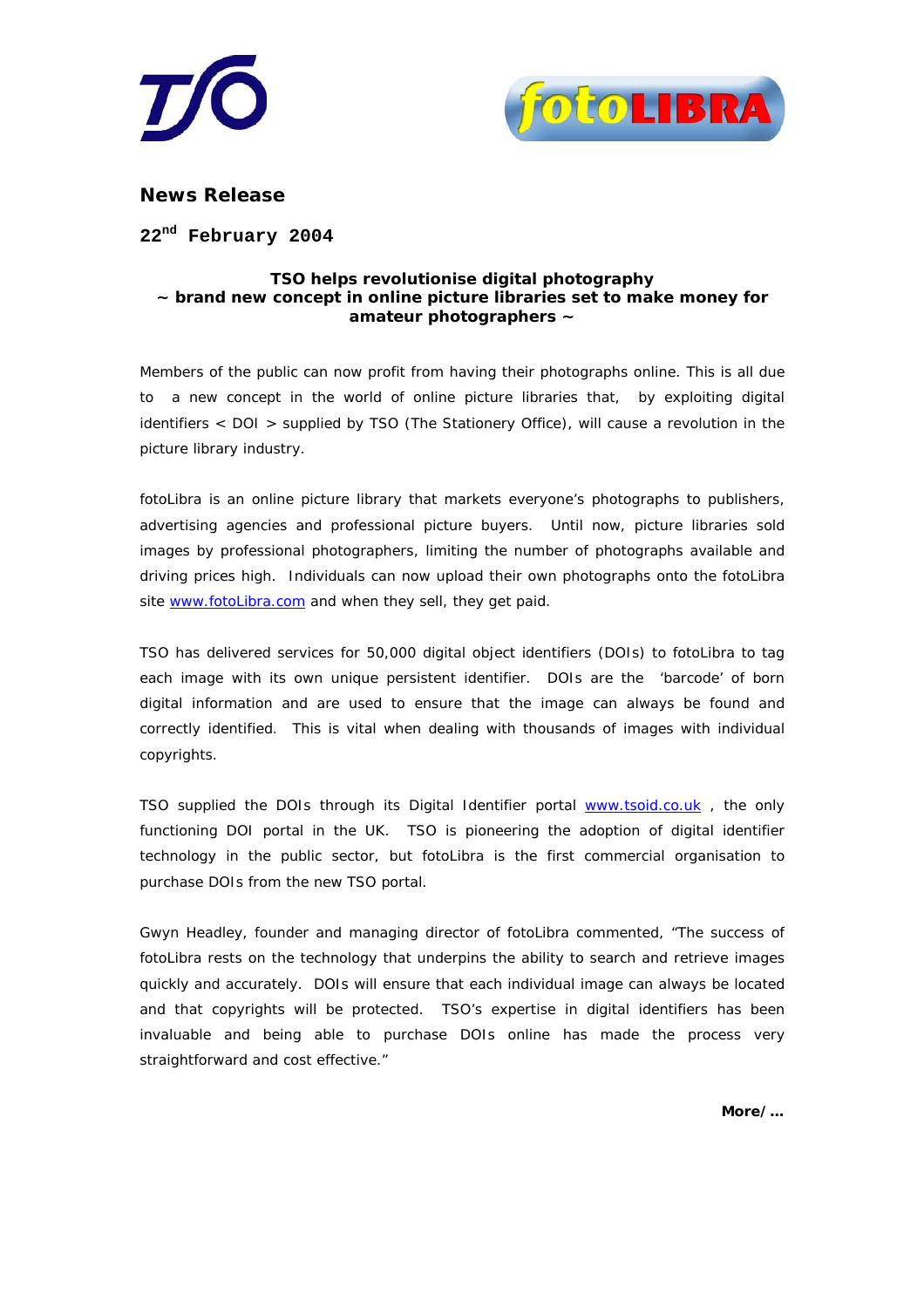



**-2-**

Robin Wilson, director of digital identifier services at TSO observed, "Two revolutionary developments, fotoLibra and DOI, are coming together to create a significant change in the way that Digital Image Information is sourced, archived and made available for world wide use. Helping organisations make their information more accessible and easy to disseminate is an essential part of TSO's publishing expertise."

For further press information about TSO, please visit LEWIS' Virtual Press Room at: [http://www.lewisvpr.com/clients/tso.html.](http://www.lewisvpr.com/clients/tso.html)

### **NOTES TO EDITORS**

#### **About TSO**

TSO (The Stationery Office) specialises in providing publishing services to the UK Government, Parliament and Assemblies and has more than 200 years' experience in publishing and disseminating official and regulatory information. It is Britain's largest publisher by output, issuing up to 15,000 publications, CD-ROMs and related products each year.

The company has clients in both the public and private sector. These include the UK Parliaments and Assemblies, Her Majesty's Stationery Office (HMSO), the Office of Government Commerce, the Driving Standards Agency, the Home Office, the

Department of Health, the Financial Services Authority, BT, Network Rail, the British Retail Consortium, and the European Investment Bank.

TSO has recently been awarded a BS 7799 PT 2 certificate for the scope of 'The Central Provision of Corporate IT Systems and Services'.

TSO now employs over 720 people at locations throughout the UK including London, Norwich, Edinburgh, Belfast, Cardiff, Manchester and Birmingham. Formerly part of HMSO and privatised in 1996, the company has revenues of £78 million per annum.

#### **For corporate enquiries contact:**

Tina Yorke-Edgell, PR manager at TSO Tel: 01603 694 496 Email: tina.yorke-edgell@tso.co.uk Visit the TSO website at [http://www.tso.co.uk](http://www.tso.co.uk/)

**For further information about TSO, please contact: Gillian Salvage or Luke Merryweather at LEWIS, the PR agency:**  Tel: +44 (0) 20 7802 2626 Fax: +44 (0) 20 7802 2627 Email: gillians@lewispr.com [lukem@lewispr.com](mailto:sallyo@lewispr.com)  Internet: [http://www.lewispr.com](http://www.lewispr.com/)

**More/…**